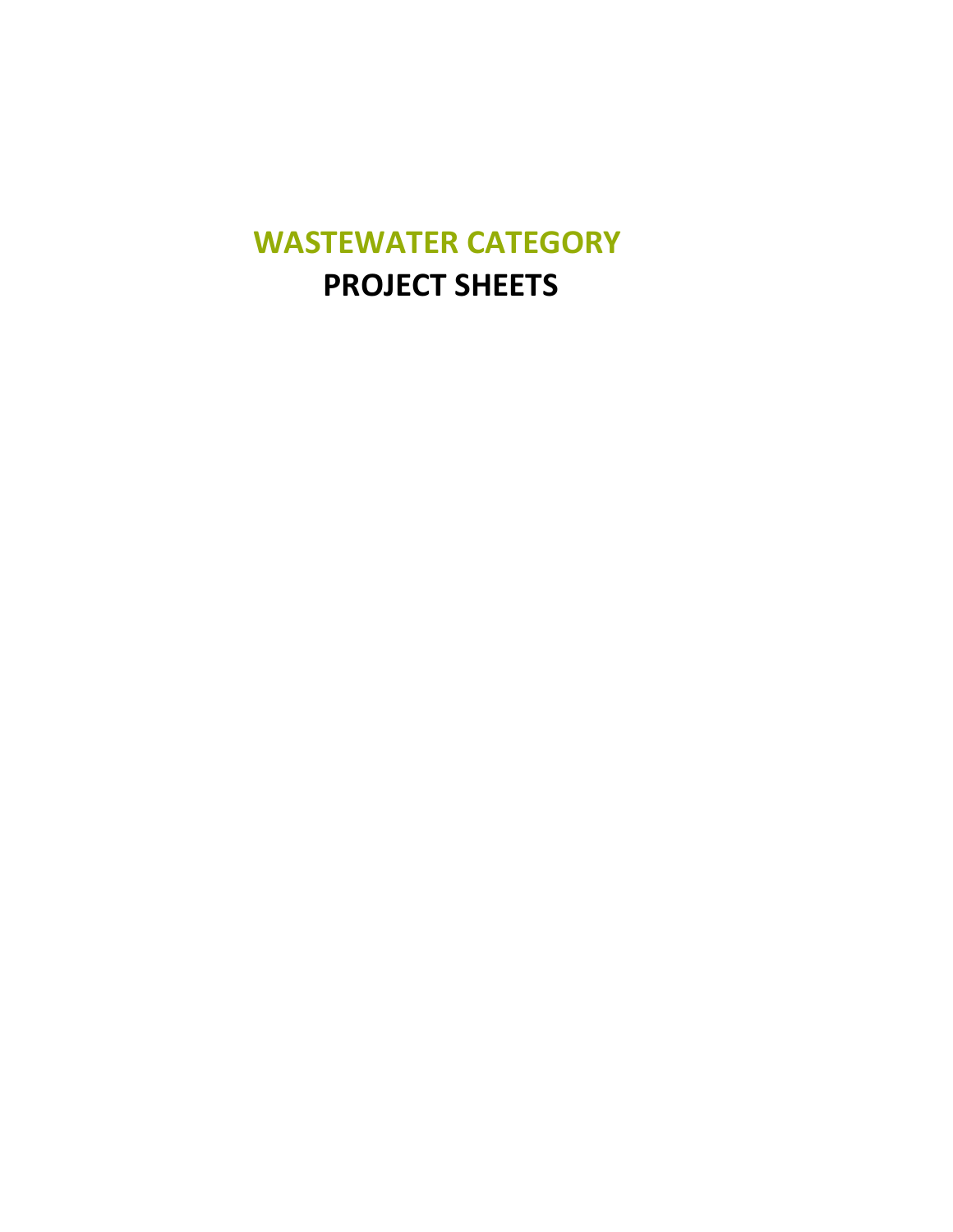| PROJECT FUNDING REQUEST FORM -                                                                                                                                           |                                                                                      |                                                                                              |                                |                                |                                |                                                                                      |                      |  |  |
|--------------------------------------------------------------------------------------------------------------------------------------------------------------------------|--------------------------------------------------------------------------------------|----------------------------------------------------------------------------------------------|--------------------------------|--------------------------------|--------------------------------|--------------------------------------------------------------------------------------|----------------------|--|--|
| <b>City of Hallandale Beach</b>                                                                                                                                          |                                                                                      |                                                                                              |                                |                                |                                |                                                                                      |                      |  |  |
| Capital Improvements Project (CIP)                                                                                                                                       |                                                                                      |                                                                                              |                                |                                |                                |                                                                                      |                      |  |  |
| FY 2020-2024                                                                                                                                                             |                                                                                      |                                                                                              |                                |                                |                                |                                                                                      |                      |  |  |
| Date                                                                                                                                                                     |                                                                                      |                                                                                              |                                |                                |                                |                                                                                      |                      |  |  |
| <b>NEW</b>                                                                                                                                                               | <b>ONGOING</b>                                                                       |                                                                                              |                                |                                |                                |                                                                                      |                      |  |  |
|                                                                                                                                                                          |                                                                                      |                                                                                              |                                |                                |                                |                                                                                      |                      |  |  |
| X                                                                                                                                                                        |                                                                                      | http://www.sehinc.com/news/how-identify-and-reduce-inflow-and-infiltration-collection-system |                                |                                |                                |                                                                                      |                      |  |  |
| (1) Project Title:                                                                                                                                                       |                                                                                      |                                                                                              |                                |                                |                                |                                                                                      |                      |  |  |
| (2) Project Category:                                                                                                                                                    | Sewer Pipes Rehabilitation<br><b>WASTEWATER PROJECTS</b><br>(3) Project Rating:<br>4 |                                                                                              |                                |                                |                                |                                                                                      |                      |  |  |
| (4) Department:                                                                                                                                                          | Public Works                                                                         |                                                                                              |                                | (5) Project Type:              |                                |                                                                                      |                      |  |  |
| (6) Division:                                                                                                                                                            | <b>Utilities</b>                                                                     |                                                                                              |                                | (7) Project No.:               |                                |                                                                                      |                      |  |  |
| (8) Project Location:                                                                                                                                                    | City Wide                                                                            |                                                                                              |                                | (9) Project Manager:           |                                | James Sylvain                                                                        |                      |  |  |
| (10) Funding Source:                                                                                                                                                     |                                                                                      | Utilities: Water and Sewer Fund (490)                                                        |                                |                                |                                |                                                                                      |                      |  |  |
| (11) Project Years:                                                                                                                                                      | FY 2019                                                                              | FY 2020                                                                                      | FY 2021                        | FY 2022                        | FY 2023                        | FY 2024<br><b>Total Cost</b>                                                         |                      |  |  |
| <b>Available Funding</b>                                                                                                                                                 |                                                                                      |                                                                                              |                                |                                |                                |                                                                                      |                      |  |  |
|                                                                                                                                                                          |                                                                                      |                                                                                              |                                |                                |                                |                                                                                      |                      |  |  |
| <b>Pre-Construction Activities</b>                                                                                                                                       | \$0                                                                                  | \$0                                                                                          | \$0                            |                                | \$0                            | \$0                                                                                  | \$0                  |  |  |
| <b>Outside Services</b>                                                                                                                                                  | \$0                                                                                  | \$0                                                                                          | \$0                            | \$0                            | \$0                            | \$0                                                                                  | $$0$$                |  |  |
| Land Acquisition/Site Prep                                                                                                                                               | \$0                                                                                  | \$0                                                                                          | \$0                            | \$0                            | \$0                            | \$0                                                                                  | \$0                  |  |  |
| <b>Consulting</b>                                                                                                                                                        | \$0                                                                                  | \$0                                                                                          | \$0                            | \$0                            | \$0                            | \$0                                                                                  | $$0$$                |  |  |
| <b>Permit Fee's</b>                                                                                                                                                      | \$0                                                                                  | \$0                                                                                          | \$0                            | \$0                            | \$0                            | \$0                                                                                  | \$0                  |  |  |
| <b>Impact Fee's</b>                                                                                                                                                      | \$0                                                                                  | \$0                                                                                          | \$0                            | \$0                            | \$0                            | \$0                                                                                  | \$0                  |  |  |
| Other                                                                                                                                                                    | \$0                                                                                  | \$0                                                                                          | \$0                            | \$0                            | \$0                            | \$0                                                                                  | \$0                  |  |  |
| <b>Equipment/Furnishings</b>                                                                                                                                             | \$0                                                                                  | \$0                                                                                          | \$0                            | \$0                            | \$0                            | \$0                                                                                  | $$0$$                |  |  |
| City Staff                                                                                                                                                               | \$0                                                                                  | \$0                                                                                          | \$0                            | \$0                            | \$0                            | \$0                                                                                  | \$0                  |  |  |
| <b>Other (Specify Below)</b>                                                                                                                                             | \$0                                                                                  | \$<br>700,000                                                                                | $\zeta$<br>700,000             | $\zeta$<br>700,000             | \$<br>700,000                  | $\zeta$<br>800,000                                                                   | $\zeta$<br>3,600,000 |  |  |
| <b>TOTAL:</b>                                                                                                                                                            | \$0                                                                                  | \$700,000                                                                                    | \$700,000                      | \$700,000                      | \$700,000                      | \$800,000                                                                            | \$3,600,000          |  |  |
| (13) Project Description:<br>Inflow and Infiltration (I&I)                                                                                                               |                                                                                      |                                                                                              |                                |                                |                                |                                                                                      |                      |  |  |
| (14) Project Justification<br>Rehabilitation of sewer lines to reduce inflow and infiltration issues<br><b>CURRENT</b><br><b>REQUEST</b><br>(15) Project Funding Sources |                                                                                      |                                                                                              |                                |                                |                                |                                                                                      |                      |  |  |
|                                                                                                                                                                          | <b>ALLOCATED FUNDS/ACCOUNT NUMBER</b>                                                |                                                                                              |                                | FY 2018-2019                   |                                | FY 2019-2020                                                                         | <b>Notes</b>         |  |  |
|                                                                                                                                                                          |                                                                                      |                                                                                              | \$                             | $\overline{\phantom{a}}$       | \$                             | $\sim$                                                                               |                      |  |  |
|                                                                                                                                                                          |                                                                                      |                                                                                              | \$                             | $\overline{\phantom{a}}$       | \$                             | ÷,                                                                                   |                      |  |  |
|                                                                                                                                                                          |                                                                                      |                                                                                              | \$                             | $\overline{\phantom{a}}$       | \$                             | $\overline{a}$                                                                       |                      |  |  |
|                                                                                                                                                                          |                                                                                      |                                                                                              | \$<br>$\overline{\phantom{a}}$ |                                | \$                             | $\overline{\phantom{a}}$                                                             |                      |  |  |
|                                                                                                                                                                          |                                                                                      |                                                                                              | \$                             | $\sim$                         | \$                             | $\overline{\phantom{a}}$                                                             |                      |  |  |
|                                                                                                                                                                          | <b>Total Allocated Funds</b>                                                         |                                                                                              | \$                             | $\overline{\phantom{a}}$       | \$                             | $\overline{\phantom{a}}$                                                             |                      |  |  |
| 16) FY 2018-2019 SUMMARY                                                                                                                                                 |                                                                                      |                                                                                              |                                | <b>Encumbrances</b>            | <b>Actual</b>                  | <b>Total</b>                                                                         | <b>Notes</b>         |  |  |
|                                                                                                                                                                          |                                                                                      |                                                                                              |                                | \$0                            | \$0                            | \$0                                                                                  |                      |  |  |
|                                                                                                                                                                          |                                                                                      |                                                                                              |                                | \$<br>$\overline{\phantom{a}}$ | \$<br>$\overline{\phantom{a}}$ | \$<br>$\overline{\phantom{a}}$                                                       |                      |  |  |
| <b>Total Project Commitments</b>                                                                                                                                         |                                                                                      |                                                                                              | $\ddot{s}$<br>\$<br>\$         |                                |                                |                                                                                      |                      |  |  |
| (18) Operating Budget Impact                                                                                                                                             |                                                                                      |                                                                                              |                                |                                |                                | (19) Describe Costs as One-time or Recurring or Savings, and provide years of impact |                      |  |  |
|                                                                                                                                                                          | Incr./(Decr.) Personnel Cost:                                                        | \$<br>$\overline{\phantom{a}}$                                                               |                                |                                |                                |                                                                                      |                      |  |  |
|                                                                                                                                                                          | Incr./(Decr.) Operating Cost: \$                                                     | ×,                                                                                           |                                |                                |                                |                                                                                      |                      |  |  |
| Incr./(Decr.) Department Capital Outlay:                                                                                                                                 |                                                                                      | \$<br>$\overline{\phantom{a}}$                                                               |                                |                                |                                |                                                                                      |                      |  |  |
|                                                                                                                                                                          | Total Impact:                                                                        | $\sqrt{5}$                                                                                   |                                |                                |                                |                                                                                      |                      |  |  |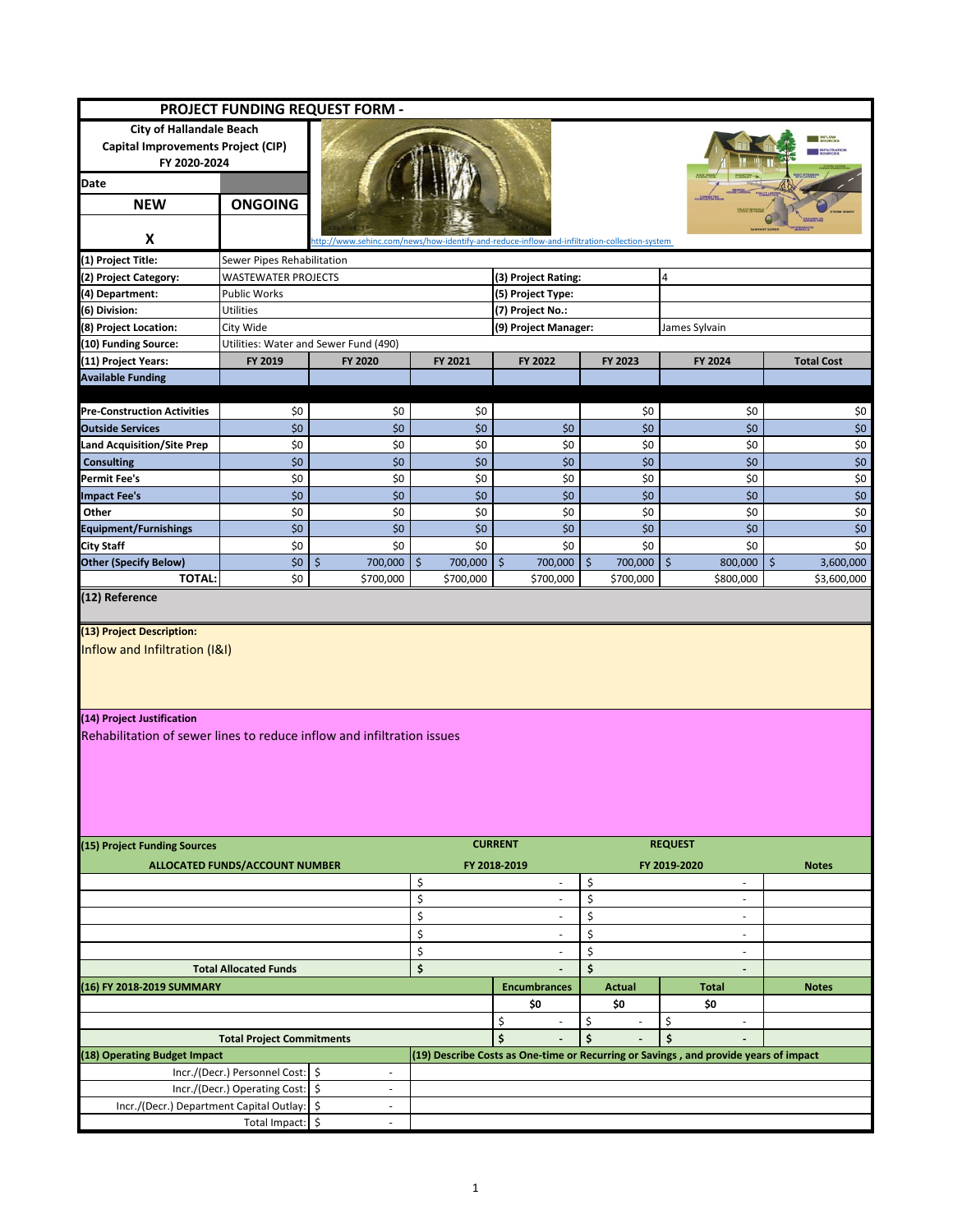|                                                                                                                                                                                                                                                                                                                                                                                                                                                                                              |                                       | <b>PROJECT FUNDING REQUEST FORM -</b>                    |                                |                         |                                |                                                                                      |                   |  |
|----------------------------------------------------------------------------------------------------------------------------------------------------------------------------------------------------------------------------------------------------------------------------------------------------------------------------------------------------------------------------------------------------------------------------------------------------------------------------------------------|---------------------------------------|----------------------------------------------------------|--------------------------------|-------------------------|--------------------------------|--------------------------------------------------------------------------------------|-------------------|--|
| <b>City of Hallandale Beach</b><br>Capital Improvements Project (CIP)                                                                                                                                                                                                                                                                                                                                                                                                                        |                                       |                                                          |                                |                         |                                |                                                                                      |                   |  |
| FY 2020-2024                                                                                                                                                                                                                                                                                                                                                                                                                                                                                 |                                       |                                                          |                                |                         |                                |                                                                                      |                   |  |
| <b>Date</b>                                                                                                                                                                                                                                                                                                                                                                                                                                                                                  | 11/27/2018                            |                                                          |                                |                         |                                | <b>Lift Station #8</b>                                                               |                   |  |
| <b>NEW</b>                                                                                                                                                                                                                                                                                                                                                                                                                                                                                   | <b>ONGOING</b>                        |                                                          |                                |                         |                                |                                                                                      |                   |  |
|                                                                                                                                                                                                                                                                                                                                                                                                                                                                                              | X                                     |                                                          |                                |                         |                                |                                                                                      |                   |  |
| (1) Project Title:                                                                                                                                                                                                                                                                                                                                                                                                                                                                           |                                       | Lift Station Rehabilitation (Lift Station #8)            |                                |                         |                                |                                                                                      |                   |  |
| (2) Project Category:                                                                                                                                                                                                                                                                                                                                                                                                                                                                        | <b>WASTEWATER PROJECTS</b>            |                                                          |                                | (3) Project Rating:     |                                | 4.67                                                                                 |                   |  |
| (4) Department:                                                                                                                                                                                                                                                                                                                                                                                                                                                                              | <b>Public Works</b>                   |                                                          |                                | (5) Project Type:       |                                | Utility / Piping                                                                     |                   |  |
| (6) Division:                                                                                                                                                                                                                                                                                                                                                                                                                                                                                | <b>Utilities</b>                      |                                                          |                                | (7) Project No.:        |                                | P1714                                                                                |                   |  |
| (8) Project Location:                                                                                                                                                                                                                                                                                                                                                                                                                                                                        | SE 5 Street and SE 4 th Ave           |                                                          |                                | <b>Project Manager:</b> |                                | James Sylvain                                                                        |                   |  |
| (10) Funding Source:                                                                                                                                                                                                                                                                                                                                                                                                                                                                         |                                       | Utilities: Water and Sewer Fund (490), Grants Fund (150) |                                |                         |                                |                                                                                      |                   |  |
| (11) Project Years:<br><b>Available Funding</b>                                                                                                                                                                                                                                                                                                                                                                                                                                              | FY 2019                               | FY 2020                                                  | FY 2021                        | FY 2022                 | FY 2023                        | FY 2024                                                                              | <b>Total Cost</b> |  |
|                                                                                                                                                                                                                                                                                                                                                                                                                                                                                              |                                       | \$2,956,791                                              |                                |                         |                                |                                                                                      |                   |  |
| <b>Pre-Construction Activities</b>                                                                                                                                                                                                                                                                                                                                                                                                                                                           | \$0                                   | \$0                                                      | \$0                            | \$0                     | \$0                            | \$0                                                                                  | \$0               |  |
| <b>Outside Services</b>                                                                                                                                                                                                                                                                                                                                                                                                                                                                      | \$0                                   | \$0                                                      | \$0                            | \$0                     | \$0                            | \$0                                                                                  | \$0               |  |
| <b>Land Acquisition/Site Prep</b>                                                                                                                                                                                                                                                                                                                                                                                                                                                            | \$0                                   | \$0                                                      | \$0                            | \$0                     | \$0                            | \$0                                                                                  | \$0               |  |
| <b>Consulting</b>                                                                                                                                                                                                                                                                                                                                                                                                                                                                            | \$0                                   | \$0                                                      | \$0                            | \$0                     | \$0                            | \$0                                                                                  | \$0               |  |
| <b>Permit Fee's</b>                                                                                                                                                                                                                                                                                                                                                                                                                                                                          | \$0                                   | \$0                                                      | \$0                            | \$0                     | \$0                            | \$0                                                                                  | \$0               |  |
| <b>Impact Fee's</b>                                                                                                                                                                                                                                                                                                                                                                                                                                                                          | \$0                                   | \$0                                                      | \$0                            | \$0                     | \$0                            | \$0                                                                                  | $$0$$             |  |
| Other (Grant money)                                                                                                                                                                                                                                                                                                                                                                                                                                                                          | \$0                                   | \$0                                                      | \$0                            | \$0                     | \$0                            | \$0                                                                                  | \$0               |  |
| <b>Equipment/Furnishings</b>                                                                                                                                                                                                                                                                                                                                                                                                                                                                 | \$0                                   | \$0                                                      | \$0                            | \$0                     | \$0                            | \$0                                                                                  | \$0               |  |
| <b>City Staff</b>                                                                                                                                                                                                                                                                                                                                                                                                                                                                            | \$0                                   | \$0                                                      | \$0                            | \$0                     | \$0                            | \$0                                                                                  | \$0               |  |
| <b>Other (CONSTRUCTION)</b>                                                                                                                                                                                                                                                                                                                                                                                                                                                                  | \$3,039,364                           | \$0                                                      | \$0                            | \$0                     | \$0                            | \$0                                                                                  | \$3,039,364       |  |
| <b>TOTAL:</b><br>(12) Reference                                                                                                                                                                                                                                                                                                                                                                                                                                                              | \$3,039,364                           | \$0                                                      | \$0                            | \$0                     | \$0                            | \$0                                                                                  | \$3,039,364       |  |
| (13) Project Description:<br>This project consists of replacing of the sewer pump station #8 to improve capacity. The City is also applying for Federal Grant monies to<br>fund the Force Main project that needs to be built in conjunction with Pump station #8. The Federal grant needs the city to Encumber half<br>of the monies for the given project and they will provide the other half. The city will receive notice of award in early January 2019.<br>(14) Project Justification |                                       |                                                          |                                |                         |                                |                                                                                      |                   |  |
| This project is necessary to accommodate flows for major developments.                                                                                                                                                                                                                                                                                                                                                                                                                       |                                       |                                                          |                                |                         |                                |                                                                                      |                   |  |
| (15) Project Funding Sources                                                                                                                                                                                                                                                                                                                                                                                                                                                                 | <b>ALLOCATED FUNDS/ACCOUNT NUMBER</b> |                                                          | <b>CURRENT</b><br>FY 2018-2019 |                         | <b>REQUEST</b><br>FY 2019-2020 |                                                                                      | <b>Notes</b>      |  |
| <b>Fund</b>                                                                                                                                                                                                                                                                                                                                                                                                                                                                                  | Org                                   | <b>Obiect</b>                                            |                                |                         | \$                             | $\overline{\phantom{a}}$                                                             |                   |  |
| Utilities: Water and Sewer 2023EW                                                                                                                                                                                                                                                                                                                                                                                                                                                            |                                       | 565000                                                   |                                | \$<br>109,988.34        | \$                             | $\overline{\phantom{a}}$                                                             | DA-GulfStream     |  |
| Impact Fee-Water and Sev3591S                                                                                                                                                                                                                                                                                                                                                                                                                                                                |                                       | 565000                                                   |                                | \$<br>817,670.91        | \$                             |                                                                                      |                   |  |
| Utilities: Water and Sewer 3595S                                                                                                                                                                                                                                                                                                                                                                                                                                                             |                                       | 565000                                                   |                                | \$2,111,705.00          | Ŝ.                             | $\sim$                                                                               | <b>CIP</b>        |  |
|                                                                                                                                                                                                                                                                                                                                                                                                                                                                                              |                                       | <b>Sub Total</b>                                         | \$                             | 3,039,364               | \$                             |                                                                                      |                   |  |
|                                                                                                                                                                                                                                                                                                                                                                                                                                                                                              |                                       |                                                          |                                |                         |                                |                                                                                      |                   |  |
|                                                                                                                                                                                                                                                                                                                                                                                                                                                                                              |                                       |                                                          |                                |                         |                                |                                                                                      |                   |  |
| <b>Total Allocated Funds</b>                                                                                                                                                                                                                                                                                                                                                                                                                                                                 |                                       |                                                          | \$                             | 3,039,364               | \$                             | $\overline{\phantom{a}}$                                                             |                   |  |
| (16) FY 2018-2019 SUMMARY                                                                                                                                                                                                                                                                                                                                                                                                                                                                    |                                       |                                                          |                                | <b>Encumbrances</b>     | Actual                         | Total                                                                                | <b>Notes</b>      |  |
| 490-2023EW-565000                                                                                                                                                                                                                                                                                                                                                                                                                                                                            |                                       |                                                          |                                | \$26,097                | \$11,776                       | \$37,873                                                                             |                   |  |
| 491-3591S-565000                                                                                                                                                                                                                                                                                                                                                                                                                                                                             |                                       |                                                          |                                | \$<br>44,699.91         | \$                             | \$44,700                                                                             |                   |  |
| <b>Total Project Commitments</b>                                                                                                                                                                                                                                                                                                                                                                                                                                                             |                                       |                                                          |                                | $\mathsf{\hat{S}}$      | \$                             | \$82,573                                                                             |                   |  |
| (18) Operating Budget Impact                                                                                                                                                                                                                                                                                                                                                                                                                                                                 |                                       |                                                          |                                |                         |                                | (19) Describe Costs as One-time or Recurring or Savings, and provide years of impact |                   |  |
|                                                                                                                                                                                                                                                                                                                                                                                                                                                                                              | Incr./(Decr.) Personnel Cost:         | \$<br>$\overline{\phantom{a}}$                           |                                |                         |                                |                                                                                      |                   |  |
|                                                                                                                                                                                                                                                                                                                                                                                                                                                                                              | Incr./(Decr.) Operating Cost:         |                                                          |                                |                         |                                | Estimated annual operation cost will be provided after the design is complete.       |                   |  |
| Incr./(Decr.) Department Capital Outlay: \$                                                                                                                                                                                                                                                                                                                                                                                                                                                  |                                       | $\overline{a}$                                           |                                |                         |                                |                                                                                      |                   |  |
|                                                                                                                                                                                                                                                                                                                                                                                                                                                                                              | Total Impact:                         | -\$<br>٠                                                 |                                |                         |                                |                                                                                      |                   |  |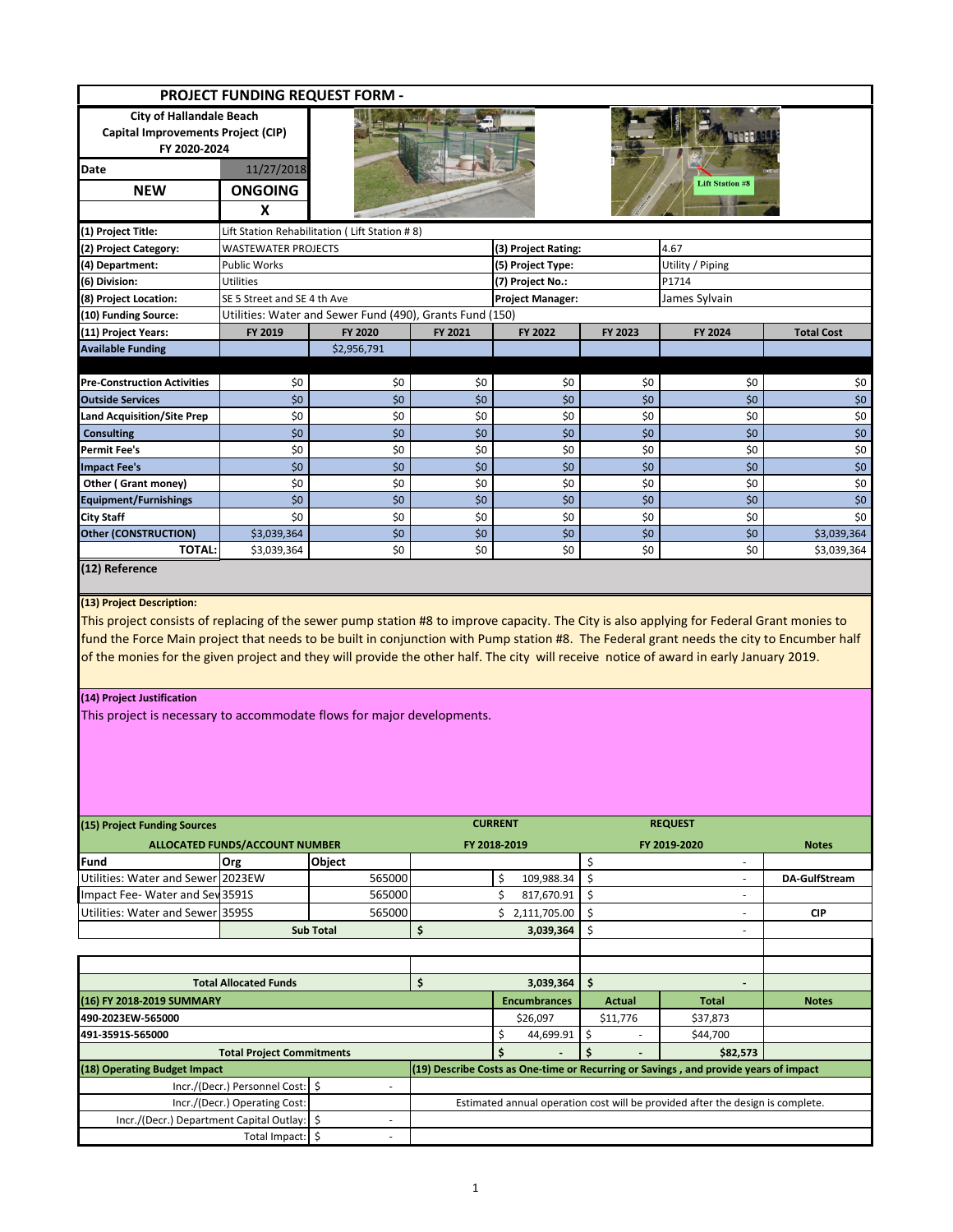|                                                                                                                                                                                                                                                                                                                                                              |                                                            | <b>PROJECT FUNDING REQUEST FORM -</b>                               |                |                                |                                |                                                                                      |                   |  |  |
|--------------------------------------------------------------------------------------------------------------------------------------------------------------------------------------------------------------------------------------------------------------------------------------------------------------------------------------------------------------|------------------------------------------------------------|---------------------------------------------------------------------|----------------|--------------------------------|--------------------------------|--------------------------------------------------------------------------------------|-------------------|--|--|
| <b>City of Hallandale Beach</b>                                                                                                                                                                                                                                                                                                                              |                                                            |                                                                     |                |                                |                                |                                                                                      |                   |  |  |
| Capital Improvements Project (CIP)                                                                                                                                                                                                                                                                                                                           |                                                            | <b>Lift Station #5</b><br><b>Lift Station #2</b><br>Lift Station #7 |                |                                |                                |                                                                                      |                   |  |  |
| FY 2020-2024                                                                                                                                                                                                                                                                                                                                                 |                                                            |                                                                     |                |                                |                                |                                                                                      |                   |  |  |
| Date                                                                                                                                                                                                                                                                                                                                                         | 11/27/2018                                                 |                                                                     |                |                                |                                |                                                                                      |                   |  |  |
| <b>NEW</b>                                                                                                                                                                                                                                                                                                                                                   | <b>ONGOING</b>                                             |                                                                     |                |                                |                                |                                                                                      |                   |  |  |
| $\mathbf{x}$                                                                                                                                                                                                                                                                                                                                                 |                                                            |                                                                     |                |                                |                                |                                                                                      |                   |  |  |
|                                                                                                                                                                                                                                                                                                                                                              |                                                            |                                                                     |                |                                |                                |                                                                                      |                   |  |  |
| (1) Project Title:                                                                                                                                                                                                                                                                                                                                           | 5 year CIP-Sewer Lift Station Upgrades(Lift Station #1-15) |                                                                     |                |                                |                                |                                                                                      |                   |  |  |
| (2) Project Category:                                                                                                                                                                                                                                                                                                                                        | <b>WASTEWATER PROJECTS</b>                                 |                                                                     |                | (3) Project Rating:            |                                | 4.44                                                                                 |                   |  |  |
| (4) Department:                                                                                                                                                                                                                                                                                                                                              | Public Works                                               |                                                                     |                | (5) Project Type:              |                                | Utility / Piping                                                                     |                   |  |  |
| (6) Division:                                                                                                                                                                                                                                                                                                                                                | Utilities                                                  |                                                                     |                | (7) Project No.:               |                                |                                                                                      |                   |  |  |
| (8) Project Location:                                                                                                                                                                                                                                                                                                                                        | TBD                                                        |                                                                     |                | <b>Project Manger:</b>         |                                | James Sylvain                                                                        |                   |  |  |
| (10) Funding Source:                                                                                                                                                                                                                                                                                                                                         |                                                            | Utilities: Water and Sewer Fund (490)                               |                |                                |                                |                                                                                      |                   |  |  |
| (11) Project Years:                                                                                                                                                                                                                                                                                                                                          | FY 2019                                                    | FY 2020                                                             | FY 2021        | FY 2022                        | FY 2023                        | FY 2024                                                                              | <b>Total Cost</b> |  |  |
| <b>Available Funding</b>                                                                                                                                                                                                                                                                                                                                     |                                                            |                                                                     |                |                                |                                |                                                                                      |                   |  |  |
|                                                                                                                                                                                                                                                                                                                                                              |                                                            |                                                                     |                |                                |                                |                                                                                      |                   |  |  |
| <b>Pre-Construction Activities</b>                                                                                                                                                                                                                                                                                                                           | \$0                                                        | \$0                                                                 | \$0            | \$0                            | \$0                            | \$0                                                                                  | \$0               |  |  |
| <b>Outside Services</b>                                                                                                                                                                                                                                                                                                                                      | \$0                                                        | \$0                                                                 | \$0            | \$0                            | \$0                            | \$0                                                                                  | \$0               |  |  |
| <b>Land Acquisition/Site Prep</b>                                                                                                                                                                                                                                                                                                                            | \$0                                                        | \$0                                                                 | \$0            | \$0                            | \$0                            | \$0                                                                                  | \$0               |  |  |
| <b>Consulting</b>                                                                                                                                                                                                                                                                                                                                            | \$0                                                        | \$0                                                                 | \$0            | \$0                            | \$0                            | \$0                                                                                  | \$0               |  |  |
| <b>Permit Fee's</b>                                                                                                                                                                                                                                                                                                                                          | \$0                                                        | \$0                                                                 | \$0            | \$0                            | \$0                            | \$0                                                                                  | \$0               |  |  |
| <b>Impact Fee's</b>                                                                                                                                                                                                                                                                                                                                          | \$0                                                        | \$0                                                                 | \$0            | \$0                            | \$0                            | \$0                                                                                  | \$0               |  |  |
| Other (Grant money)                                                                                                                                                                                                                                                                                                                                          | \$0                                                        | \$0                                                                 | \$0            | \$0                            | \$0                            | \$0                                                                                  | \$0               |  |  |
| <b>Equipment/Furnishings</b>                                                                                                                                                                                                                                                                                                                                 | \$0                                                        | \$0                                                                 | \$0            | \$0                            | \$0                            | \$0                                                                                  | $$0$$             |  |  |
| <b>City Staff</b>                                                                                                                                                                                                                                                                                                                                            | \$0                                                        | \$0                                                                 | \$0            | \$0                            | \$0                            | \$0                                                                                  | \$0               |  |  |
| <b>Other (Specify Below)</b>                                                                                                                                                                                                                                                                                                                                 |                                                            | \$1,000,000                                                         | \$3,000,000    | \$1,797,000                    | \$1,921,000                    | \$0                                                                                  | \$7,718,000       |  |  |
| <b>TOTAL:</b><br>(12) Reference                                                                                                                                                                                                                                                                                                                              | \$0                                                        | \$1,000,000                                                         | \$3,000,000    | \$1,797,000                    | \$1,921,000                    | \$0                                                                                  | \$7,718,000       |  |  |
| Based on the 2018 Wastewater master plan there are several lift station that are in need of replacing/rehablitaing. The wastewater plan<br>indicated which lift stations need to be replacing/rehablitaing based on the development within the city.<br>(14) Project Justification<br>This project is necessary to accommodate flows for major developments. |                                                            |                                                                     |                |                                |                                |                                                                                      |                   |  |  |
|                                                                                                                                                                                                                                                                                                                                                              |                                                            |                                                                     |                |                                |                                |                                                                                      |                   |  |  |
| (15) Project Funding Sources                                                                                                                                                                                                                                                                                                                                 |                                                            |                                                                     | <b>CURRENT</b> |                                |                                | <b>REQUEST</b>                                                                       |                   |  |  |
|                                                                                                                                                                                                                                                                                                                                                              | ALLOCATED FUNDS/ACCOUNT NUMBER                             |                                                                     |                | FY 2018-2019                   |                                | FY 2019-2020<br><b>Notes</b>                                                         |                   |  |  |
| Fund                                                                                                                                                                                                                                                                                                                                                         | Org                                                        | Object                                                              | \$             | $\overline{a}$                 | \$                             | $\overline{\phantom{a}}$                                                             |                   |  |  |
|                                                                                                                                                                                                                                                                                                                                                              | 490 3510S                                                  | 565000                                                              | \$             | ÷,                             | \$                             | 1,000,000                                                                            |                   |  |  |
|                                                                                                                                                                                                                                                                                                                                                              |                                                            |                                                                     | \$             | ÷,                             | \$                             | $\sim$                                                                               |                   |  |  |
|                                                                                                                                                                                                                                                                                                                                                              |                                                            |                                                                     | \$             | ٠                              | \$                             | $\sim$                                                                               |                   |  |  |
|                                                                                                                                                                                                                                                                                                                                                              |                                                            |                                                                     | \$             |                                | \$                             |                                                                                      |                   |  |  |
| <b>Total Allocated Funds</b>                                                                                                                                                                                                                                                                                                                                 |                                                            |                                                                     | \$             | $\overline{a}$                 | \$                             | 1,000,000                                                                            |                   |  |  |
| (16) FY 2018-2019 SUMMARY                                                                                                                                                                                                                                                                                                                                    |                                                            |                                                                     |                | <b>Encumbrances</b>            | <b>Actual</b>                  | <b>Total</b>                                                                         | <b>Notes</b>      |  |  |
|                                                                                                                                                                                                                                                                                                                                                              |                                                            |                                                                     |                | \$<br>$\overline{\phantom{a}}$ | \$<br>$\overline{\phantom{a}}$ | \$0                                                                                  |                   |  |  |
|                                                                                                                                                                                                                                                                                                                                                              |                                                            |                                                                     |                | \$<br>$\overline{\phantom{a}}$ | \$<br>$\overline{\phantom{a}}$ | \$0                                                                                  |                   |  |  |
| <b>Total Project Commitments</b>                                                                                                                                                                                                                                                                                                                             |                                                            |                                                                     |                | $\ddot{\bm{\zeta}}$            | \$                             | \$                                                                                   |                   |  |  |
| (18) Operating Budget Impact                                                                                                                                                                                                                                                                                                                                 |                                                            |                                                                     |                |                                |                                | (19) Describe Costs as One-time or Recurring or Savings, and provide years of impact |                   |  |  |
|                                                                                                                                                                                                                                                                                                                                                              | Incr./(Decr.) Personnel Cost:                              | l\$<br>$\mathcal{L}$                                                |                |                                |                                |                                                                                      |                   |  |  |
|                                                                                                                                                                                                                                                                                                                                                              | Incr./(Decr.) Operating Cost:                              |                                                                     |                |                                |                                |                                                                                      |                   |  |  |
| Incr./(Decr.) Department Capital Outlay:                                                                                                                                                                                                                                                                                                                     |                                                            | \$<br>$\frac{1}{2}$                                                 |                |                                |                                |                                                                                      |                   |  |  |
|                                                                                                                                                                                                                                                                                                                                                              | Total Impact: \$                                           | ÷,                                                                  |                |                                |                                |                                                                                      |                   |  |  |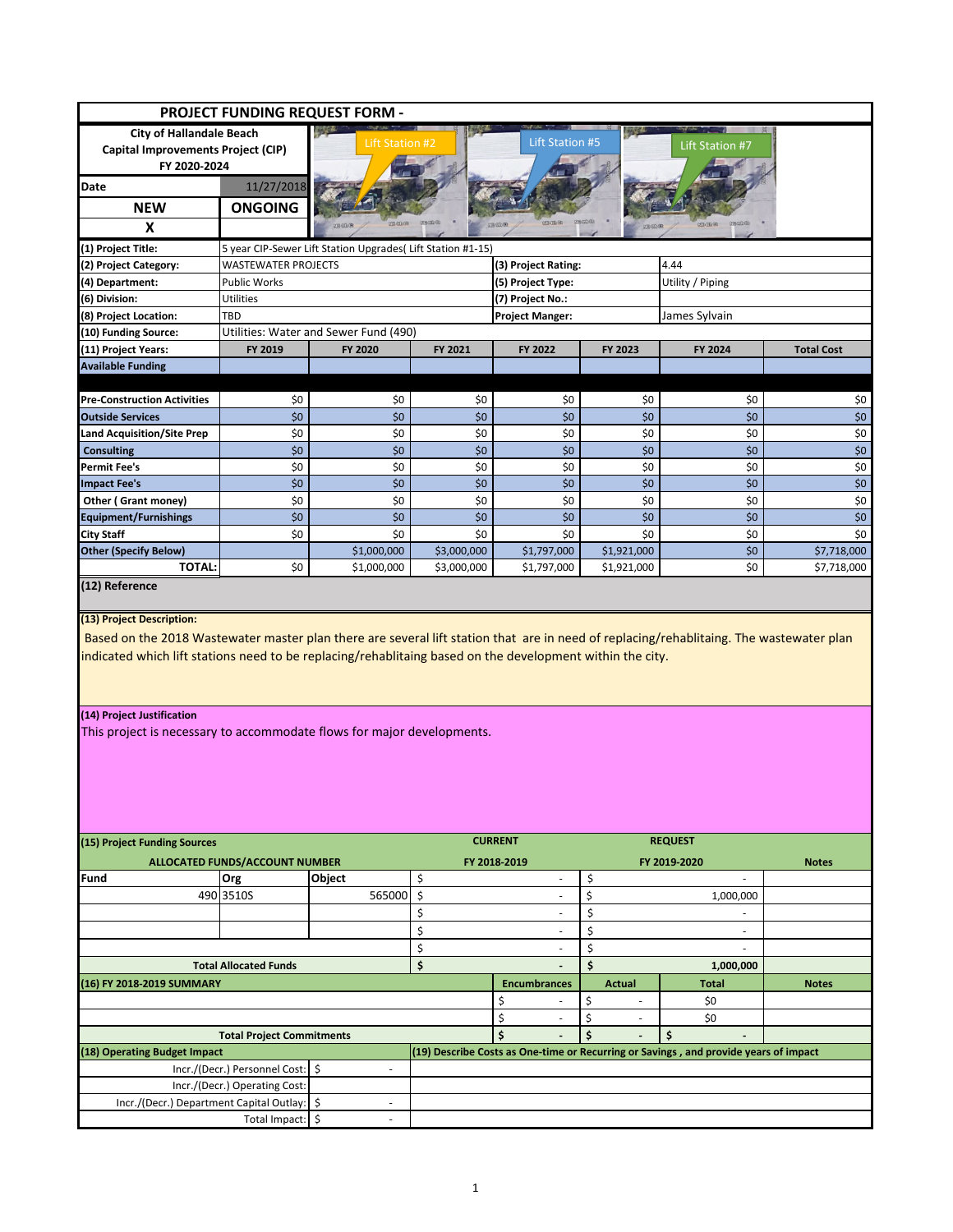| <b>PROJECT FUNDING REQUEST FORM -</b>                                                                                                                                                                                                                                                                                                                                                                                                                                                                         |                                      |                                       |                        |                                                                                      |                                |                          |                                                             |  |  |
|---------------------------------------------------------------------------------------------------------------------------------------------------------------------------------------------------------------------------------------------------------------------------------------------------------------------------------------------------------------------------------------------------------------------------------------------------------------------------------------------------------------|--------------------------------------|---------------------------------------|------------------------|--------------------------------------------------------------------------------------|--------------------------------|--------------------------|-------------------------------------------------------------|--|--|
| <b>City of Hallandale Beach</b>                                                                                                                                                                                                                                                                                                                                                                                                                                                                               |                                      |                                       |                        |                                                                                      |                                |                          |                                                             |  |  |
| Capital Improvements Project (CIP)                                                                                                                                                                                                                                                                                                                                                                                                                                                                            |                                      |                                       |                        |                                                                                      |                                |                          |                                                             |  |  |
| FY 2020-2024                                                                                                                                                                                                                                                                                                                                                                                                                                                                                                  |                                      |                                       |                        |                                                                                      |                                |                          |                                                             |  |  |
| Date                                                                                                                                                                                                                                                                                                                                                                                                                                                                                                          | 12/3/2018                            |                                       |                        | 2 Miami Boutiques                                                                    | <b>SEBINST</b>                 |                          | <b>SEEDS?</b>                                               |  |  |
| <b>NEW</b>                                                                                                                                                                                                                                                                                                                                                                                                                                                                                                    | <b>ONGOING</b>                       |                                       | <b>Lift Station #8</b> |                                                                                      |                                |                          |                                                             |  |  |
|                                                                                                                                                                                                                                                                                                                                                                                                                                                                                                               |                                      |                                       |                        |                                                                                      |                                |                          |                                                             |  |  |
| X                                                                                                                                                                                                                                                                                                                                                                                                                                                                                                             |                                      |                                       |                        |                                                                                      |                                |                          |                                                             |  |  |
| (1) Project Title:                                                                                                                                                                                                                                                                                                                                                                                                                                                                                            | 5 year CIP-Sewer Force Main Upgrades |                                       |                        |                                                                                      |                                |                          |                                                             |  |  |
| (2) Project Category:                                                                                                                                                                                                                                                                                                                                                                                                                                                                                         | <b>WASTEWATER PROJECTS</b>           |                                       |                        | (3) Project Rating:                                                                  | 4.22                           |                          |                                                             |  |  |
| (4) Department:                                                                                                                                                                                                                                                                                                                                                                                                                                                                                               | <b>Public Works</b>                  |                                       |                        | (5) Project Type:                                                                    |                                | Utility / Piping         |                                                             |  |  |
| (6) Division:                                                                                                                                                                                                                                                                                                                                                                                                                                                                                                 | Utilities                            |                                       |                        | (7) Project No.:                                                                     |                                |                          |                                                             |  |  |
| (8) Project Location:                                                                                                                                                                                                                                                                                                                                                                                                                                                                                         | TBD                                  |                                       |                        | <b>Project Manager:</b>                                                              |                                | James Sylvain            |                                                             |  |  |
| (10) Funding Source:                                                                                                                                                                                                                                                                                                                                                                                                                                                                                          |                                      | Utilities: Water and Sewer Fund (490) |                        |                                                                                      |                                |                          |                                                             |  |  |
| (11) Project Years:                                                                                                                                                                                                                                                                                                                                                                                                                                                                                           | FY 2019                              | FY 2020                               | FY 2021                | FY 2022                                                                              | FY 2023                        | FY 2024                  | <b>Total Cost</b>                                           |  |  |
| <b>Available Funding</b>                                                                                                                                                                                                                                                                                                                                                                                                                                                                                      |                                      |                                       |                        |                                                                                      |                                |                          |                                                             |  |  |
| <b>Pre-Construction Activities</b>                                                                                                                                                                                                                                                                                                                                                                                                                                                                            |                                      | \$0                                   |                        |                                                                                      |                                |                          |                                                             |  |  |
| <b>Outside Services</b>                                                                                                                                                                                                                                                                                                                                                                                                                                                                                       | \$0<br>\$0                           | \$0                                   | \$0<br>\$0             | \$0<br>\$0                                                                           | \$0<br>\$0                     | \$0<br>\$0\$             | \$0<br>\$0                                                  |  |  |
|                                                                                                                                                                                                                                                                                                                                                                                                                                                                                                               |                                      |                                       |                        |                                                                                      |                                |                          |                                                             |  |  |
| <b>Land Acquisition/Site Prep</b><br><b>Consulting</b>                                                                                                                                                                                                                                                                                                                                                                                                                                                        | \$0<br>\$0                           | \$0<br>\$0                            | \$0<br>\$0             | \$0<br>\$0                                                                           | \$0<br>\$0                     | \$0<br>\$0\$             | \$0<br>\$0                                                  |  |  |
| <b>Permit Fee's</b>                                                                                                                                                                                                                                                                                                                                                                                                                                                                                           | \$0                                  | \$0                                   | \$0                    | \$0                                                                                  | \$0                            | \$0                      | \$0                                                         |  |  |
| <b>Impact Fee's</b>                                                                                                                                                                                                                                                                                                                                                                                                                                                                                           | \$0                                  | \$0                                   | \$0                    | \$0                                                                                  | \$0                            | \$0\$                    | \$0                                                         |  |  |
| Other (Grant money)                                                                                                                                                                                                                                                                                                                                                                                                                                                                                           | \$0                                  | \$0                                   | \$0                    | \$0                                                                                  | \$0                            | \$0                      | \$0                                                         |  |  |
| <b>Equipment/Furnishings</b>                                                                                                                                                                                                                                                                                                                                                                                                                                                                                  | \$0                                  | \$0                                   | \$0                    | \$0                                                                                  | \$0                            | \$0\$                    | \$0                                                         |  |  |
| <b>City Staff</b>                                                                                                                                                                                                                                                                                                                                                                                                                                                                                             | \$0                                  | \$0                                   | \$0                    | \$0                                                                                  | \$0                            | \$0                      | \$0                                                         |  |  |
| <b>Other (Specify Below)</b>                                                                                                                                                                                                                                                                                                                                                                                                                                                                                  |                                      | \$1,000,000                           | \$1,000,000            | \$1,000,000                                                                          | \$1,430,000                    | \$0\$                    | \$4,430,000                                                 |  |  |
| TOTAL:                                                                                                                                                                                                                                                                                                                                                                                                                                                                                                        | \$0                                  | \$1,000,000                           | \$1,000,000            | \$1,000,000                                                                          | \$1,430,000                    | \$0                      | \$4,430,000                                                 |  |  |
| (12) Reference                                                                                                                                                                                                                                                                                                                                                                                                                                                                                                |                                      |                                       |                        |                                                                                      |                                |                          |                                                             |  |  |
| Based on the 2018 Wastewater master plan there are several force mains(FM) that are in need of replacing. The wastewater plan indicated<br>which FM's need to be replaced based on the development within the city. one of the most eminent FM that need to be implements is a<br>new 16 inch Force Main along Dixie Hwy between SE 5th St and Pembroke Rd, connection the Hollywood sewer connection. The City will<br>apply for the Public Works assists grant to assist with the design of the force main. |                                      |                                       |                        |                                                                                      |                                |                          |                                                             |  |  |
| (14) Project Justification<br>This Project is needed in order to alleviate the strain on Pump station #7 as well as provide an alternative to moving the City's waste water.                                                                                                                                                                                                                                                                                                                                  |                                      |                                       |                        |                                                                                      |                                |                          |                                                             |  |  |
| (15) Project Funding Sources                                                                                                                                                                                                                                                                                                                                                                                                                                                                                  |                                      |                                       |                        | <b>CURRENT</b>                                                                       |                                | <b>REQUEST</b>           |                                                             |  |  |
|                                                                                                                                                                                                                                                                                                                                                                                                                                                                                                               | ALLOCATED FUNDS/ACCOUNT NUMBER       |                                       |                        | FY 2018-2019                                                                         |                                | FY 2019-2020             | <b>Notes</b>                                                |  |  |
| Fund                                                                                                                                                                                                                                                                                                                                                                                                                                                                                                          | Org                                  | Object                                |                        |                                                                                      | \$                             |                          |                                                             |  |  |
|                                                                                                                                                                                                                                                                                                                                                                                                                                                                                                               | 490 3510S                            | 565000                                |                        |                                                                                      | \$                             | 1,000,000                |                                                             |  |  |
| 490                                                                                                                                                                                                                                                                                                                                                                                                                                                                                                           | 4988                                 | 565000                                |                        |                                                                                      |                                |                          | The city will request<br>\$500,000 for design<br>of the FM. |  |  |
|                                                                                                                                                                                                                                                                                                                                                                                                                                                                                                               |                                      |                                       |                        |                                                                                      | \$                             | $\overline{\phantom{a}}$ |                                                             |  |  |
|                                                                                                                                                                                                                                                                                                                                                                                                                                                                                                               |                                      |                                       | \$                     |                                                                                      | \$                             |                          |                                                             |  |  |
| <b>Total Allocated Funds</b>                                                                                                                                                                                                                                                                                                                                                                                                                                                                                  |                                      |                                       | \$                     |                                                                                      | \$                             | 1,000,000                |                                                             |  |  |
| (16) FY 2018-2019 SUMMARY                                                                                                                                                                                                                                                                                                                                                                                                                                                                                     |                                      |                                       |                        | <b>Encumbrances</b>                                                                  | <b>Actual</b>                  | <b>Total</b>             | <b>Notes</b>                                                |  |  |
|                                                                                                                                                                                                                                                                                                                                                                                                                                                                                                               |                                      |                                       |                        | \$                                                                                   | \$                             | \$0                      |                                                             |  |  |
|                                                                                                                                                                                                                                                                                                                                                                                                                                                                                                               |                                      |                                       |                        | \$<br>$\overline{\phantom{a}}$                                                       | \$<br>$\overline{\phantom{a}}$ | \$0                      |                                                             |  |  |
| <b>Total Project Commitments</b>                                                                                                                                                                                                                                                                                                                                                                                                                                                                              |                                      |                                       |                        | \$                                                                                   | \$                             | \$                       |                                                             |  |  |
| (18) Operating Budget Impact                                                                                                                                                                                                                                                                                                                                                                                                                                                                                  |                                      |                                       |                        | (19) Describe Costs as One-time or Recurring or Savings, and provide years of impact |                                |                          |                                                             |  |  |
|                                                                                                                                                                                                                                                                                                                                                                                                                                                                                                               | Incr./(Decr.) Personnel Cost:        | \$                                    |                        |                                                                                      |                                |                          |                                                             |  |  |
|                                                                                                                                                                                                                                                                                                                                                                                                                                                                                                               | Incr./(Decr.) Operating Cost:        | \$<br>٠                               |                        |                                                                                      |                                |                          |                                                             |  |  |
| Incr./(Decr.) Department Capital Outlay:                                                                                                                                                                                                                                                                                                                                                                                                                                                                      |                                      | \$<br>$\overline{\phantom{a}}$        |                        |                                                                                      |                                |                          |                                                             |  |  |
|                                                                                                                                                                                                                                                                                                                                                                                                                                                                                                               | Total Impact:                        | \$<br>$\overline{a}$                  |                        |                                                                                      |                                |                          |                                                             |  |  |